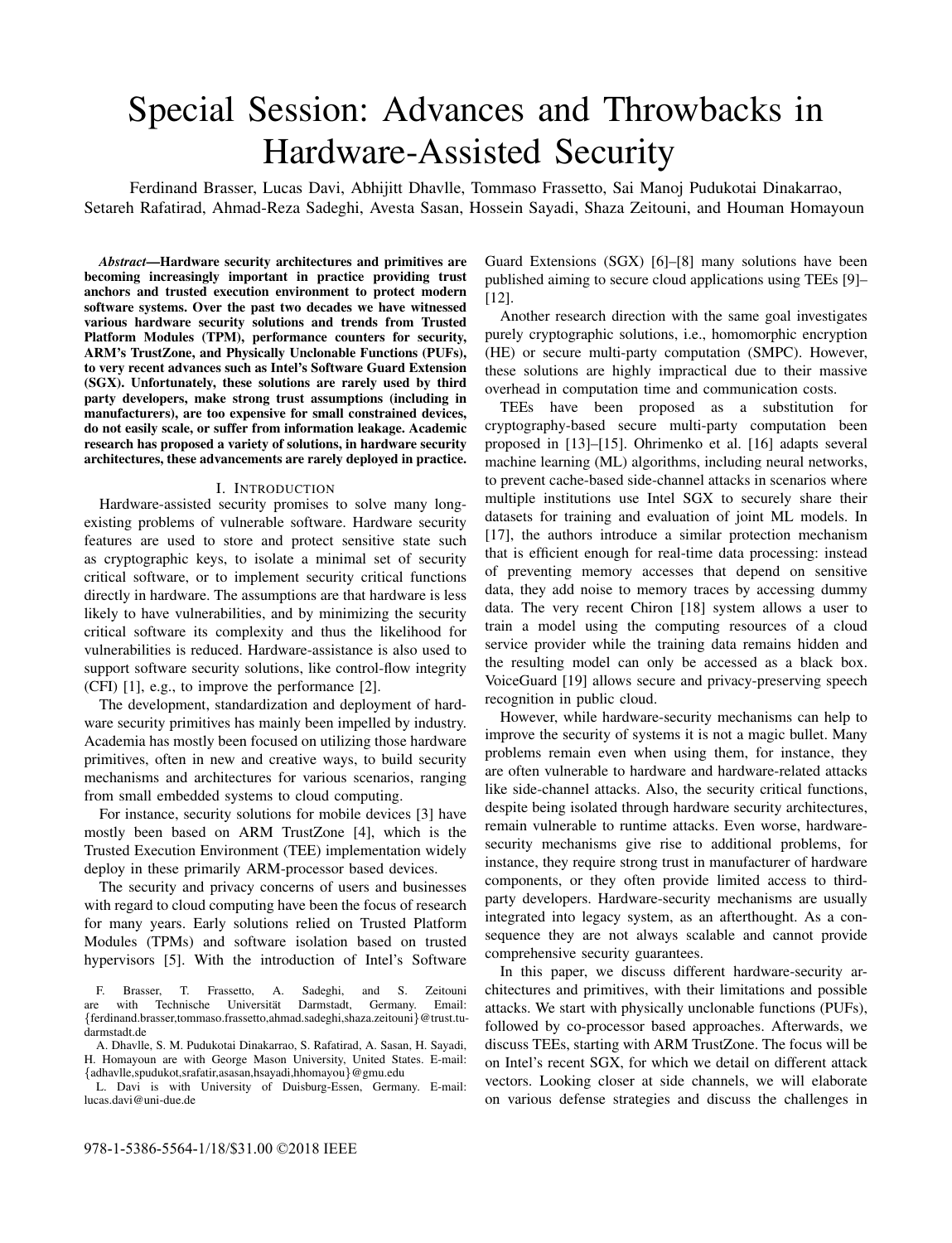defeating side-channel attacks in the context of SGX.

In addition to the aforementioned challenges, recent studies have demonstrated that malicious activities on the hardwarelevel ranging from application-based malware to side-channel attacks can be effectively recognized by classifying anomalies in the low-level feature spaces such as microarchitectural events collected by Hardware Performance Counter registers. The last section of this paper devotes to the comprehensive analysis of defense mechanisms against malicious applications and side-channel attacks targeting the available on-chip hardware performance counters.

## II. PHYSICALLY UNCLONABLE FUNCTIONS (PUFS)

Since their celebrated invention, PUFs have been introduced as central building blocks in security architectures and cryptographic protocols. A PUF is a noisy function embedded in a physical object that generates an object-specific output (*response*) to a given input (*challenge*). Several attempts to model the most relevant security properties of PUFs have been made [20], [21]. Hence, PUFs are assumed to fulfill the following properties: physical unclonability (infeasible to create two identical PUF instances), unpredictability (infeasible to predict responses of unknown challenges), robustness (with high probability, a PUF instance generates the same response for the same challenge) and tamper-evidence. Among the common deployment scenarios of PUFs are secure cryptographic key generation, device authentication/identification and binding software to hardware. For these purposes, a variety of PUF constructions have been proposed. The most intuitive ones for the integration into electronic circuits are the silicon PUFs, which fall into different categories including *Delaybased* PUFs and *Memory-based* PUFs. Delay-based PUFs exploit race conditions in integrated circuits (e.g., Arbiter PUFs and Ring Oscillator PUFs). Memory-based PUFs exploit the process variation in volatile memory elements e.g., dynamic random access memory (DRAM), static RAM (SRAM), flipflops and latches.

Along the lines, PUFs have been subject to various evaluations as well as attacks. The attacks range from non-invasive modeling to (invasive) physical attacks or a mix of both, referred to as hybrid attacks. Modeling attacks usually utilize ML techniques, which exploit the linear structure of a PUF to derive numerical models. During the last decade, several new or modified PUF constructions were introduced as modelingresilient PUFs, however, later on they have been attacked using advanced ML techniques [22], [23]. On the other hand, although PUFs have been considered to be tamper-evident, it has been shown that they are vulnerable to all kinds of physical attacks including side-channel, (semi-) invasive and fault injection attacks without affecting their functionality [24], [25]. Semi-invasive attacks from the IC backside of a PUF chip have been demonstrated to be feasible, as well [26]. Moreover, hybrid attacks on PUFs combining physical attacks and ML techniques for PUF modeling have been proven to be effective [27]–[29].

In the opposite direction, several new PUF constructions have been proposed. MEMS PUFs [30] leverage Micro-Electro-Mechanical Systems (MEMS)-based sensors as a source of entropy to generate a secret key with the help of a fuzzy extractor. However, it requires at least 23 sensors to generate a strong 128-bit key. Other PUFs that are based on non-linear electronic characteristics, e.g., the voltage-transfer PUFs [31] and the current-mirrors PUFs [32], were introduced as ML-resilient PUFs. These PUFs have been proven to be vulnerable to more advanced ML techniques [33]. Besides that, several PUFs based on emerging nano-technologies have been proposed [34]. Other PUF proposals that leverage emerging non-volatile memory technologies include Memristor/Resistive Random Access Memory (RRAM) [35] and Magnetoresistive Random Access Memory (MRAM) and its advanced version Spin-Transfer Torque MRAM (STT-MRAM) [36].

### *A. Conclusion*

While current PUF constructions have been proven to be vulnerable to physical and modeling attacks, recent PUF constructions that are based on emerging technologies lack a comprehensive security evaluation framework, which is very crucial to gain confidence that such PUF constructions can be deployed in real-world scenarios. Therefore, it is obvious that the construction of PUFs that are resilient to advanced modeling attacks as well as physical attacks is still an open challenge and a prerequisite for the security of PUF-based protocols.

#### III. CO-PROCESSOR SOLUTIONS

One of the most widely available co-processor based hardware-assisted security solutions is the TPM [37], which extends commodity computers with a hardware root of trust for a number of security services, including *device identification*, *remote attestation*, and *secure storage* and *sealing*. These capabilities allow the protection of data at rest and to ensure the initial integrity of a computer's software, i.e., ensure that software like the operating system was not modified.

In later version of TPM and in conjunction with the CPU, the concept of dynamic root of trust for measurement was introduced (Intel Trusted Execution Technology [38] and AMD Secure Virtual Machines [39]). It allows to reset the computer at runtime to a secure state, from where the integrity of all loaded software can be checked. Flicker [40] has demonstrated that this mechanism can also be used to build a TEE like mechanism.

However, since the TPM only ensures the integrity of software at load time TPM-based solutions do not provide protection against runtime attacks like Return-oriented Programming (ROP) [41]–[46].

#### *A. Conclusion.*

Ensuring the security and trustworthiness of entire platform is hard (or even impossible) to achieve due to the large software stack on today's platforms. Therefore, protection mechanisms are needed that allow the fine-grained isolation of software components. Additionally, the integrity of such components must be ensured both, at load-time and run-time.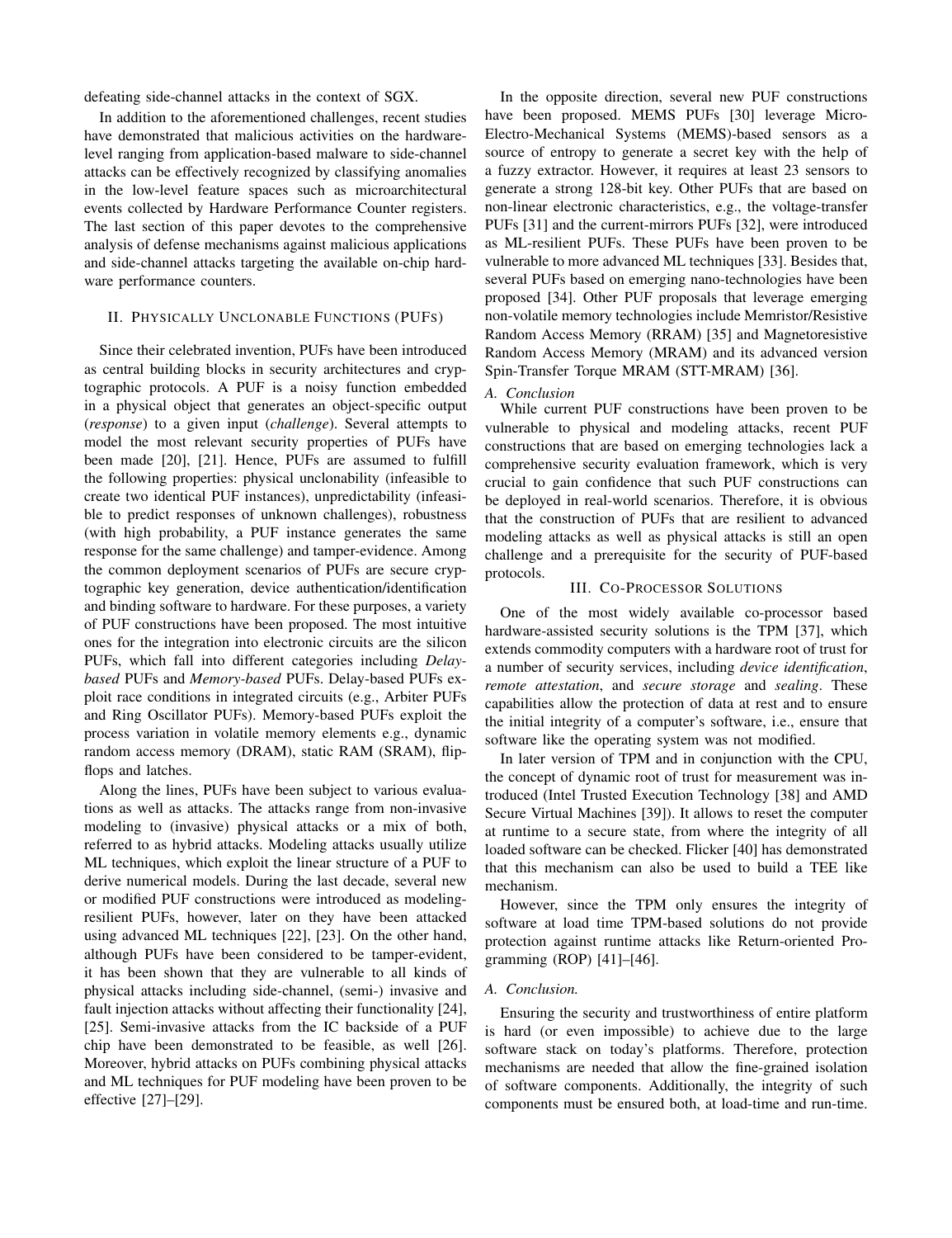#### IV. ARM TRUSTZONE

TrustZone represents a set of security enhancements to ARM's processor designs and Systems-on-Chip. TrustZone enhances the processor, memory (including caches), and peripherals. A TrustZone-enabled processor can execute instructions in two security modes at any given time. The secure and normal world both manage their own address spaces using the traditional privilege levels for separation of the OS kernel and application code.

The processor can switch from normal to secure world via an dedicated secure monitor call (smc) instruction. When an smc instruction is invoked from normal world, the processor performs a context switch to the secure world (via the monitor mode) and freezes the execution of the normal world.

TrustZone can separate physical memory into two partitions, with one partition being exclusively accessible by the secure world. This isolation is enforced by the memory controller (TZASC). While the normal world cannot access memory assigned to secure world, the secure world can access normal world memory.

A device running ARM TrustZone boots up in the secure world. After the secure world finished its initial setup, it switches to the normal world and boots the legacy operating system. Most TrustZone-enabled devices are configured to support *secure boot*, i.e., the boot loader cryptographically checks the secure world OS prior to execution [47]. In fact, many vendors lock their devices against end-user modification via secure boot, to ensure the integrity of the secure world. This allows them to treat the secure world as part of their Trusted Computing Base (TCB).

#### *A. TrustZone Attacks and Limitations*

Despite TrustZone's implementation and wide-spread deployment, the underlying TEE is mainly used by the vendors for their own purposes, and hence a flourishing landscape of secure mobile services is largely missing, even more than a decade after TrustZone was initially released [48].

In practice, bugs in TrustZone-enabled applications expose a large number of devices to real-world security threats, as continuously demonstrated by security researchers across device families and hardware vendors: TrustZone's isolation has been repetitively broken [49]–[56]. Google's ProjectZero [57] recently summarized the main flaws of the current design of TrustZone as follows: it combines (i) weak isolation between trusted applications (TAs) in TEE, with (ii) TCB expansion, and (iii) highly privileged access to the platform, making TrustZone a high-value target for attackers. These problems strongly limit the use of TrustZone for security-critical applications which will benefit both developers and users.

#### *B. Conclusion*

The fact that TrustZone supports only a *single* isolated execution environment that has to be shared by all trusted applications leads to weak isolation among them, which in turn is co-responsible for the restrictive access policies of the device manufacturers. To enable an open and secure multi-stakeholder system multiple, mutually strongly isolated execution environments are necessary.

# V. INTEL SOFTWARE GUARD EXTENSIONS

Intel Software Guard Extensions (SGX) enables processing of confidential data on untrusted systems [6]–[8]. SGX introduces the concept of *enclaves*, which are programs executed in isolation from *all* other software on a system, including privileged software, like the operating system (OS) or a hypervisor.

Enclaves are loaded as part of a host process and are embedded in its virtual memory, like a library. The initial content of an enclave is loaded from unprotected memory, hence, it can be manipulated and is not kept confidential. Therefore, confidential data must be provisioned to an enclave over a secure channel *after* it has been created. To ensure that secret data is not sent to a malicious (or maliciously modified) enclave, the integrity and authenticity of an enclave needs to be verified before provisioning secret data. To enable this, SGX provides a security service called remote attestation (RA).

Once available inside an enclave, secret data can be encrypted using an enclave-specific key and written to untrusted storage, e.g., the hard disk. This *sealing* mechanism allows an enclave to use secret data across multiple instantiations.

#### *A. Attacks on Intel SGX*

SGX protects enclaves against *direct* accesses, however, code *inside* the enclave can still be attacked through runtime attacks. Also effects of an enclave's computations can be observed through side channels allowing to deduce sensitive information. Subsequently we discuss each of these attack vectors in detail.

RunTime Attacks. In the ideal scenario, the enclave code only includes minimal carefully-inspected code, which could be formally proven to be free of vulnerabilities. However, legacy applications can be adapted as well to run inside SGX enclaves with relatively minor modifications. Formally verifying or manually inspecting such complex legacy software is not feasible, meaning that the same *memory-corruption vulnerabilities* that plague legacy software are also very likely to occur in those complex enclaves. Such vulnerabilities allow an attacker to mount a *runtime attack* to induce unauthorized program actions.

Only recently, Kuvaiskii et al. presented SGXBounds [58] that offers protection against out-of-bounds memory accesses. Lee et al. [59] presented the first memory-corruption attack against SGX. Their attack, called Dark-ROP, is based on several oracles and return-oriented programming (ROP) [41]. The oracles inform the attacker about the internal status of the enclave execution, whereas ROP maliciously re-uses benign code snippets (called *gadgets*) to undermine non-executable memory protection. Dark-ROP is based on principles of blind ROP [60]: if an application is not randomized, or it is not rerandomized after crashing, crashes leak useful information to the attacker. This allows Dark-ROP to extract secret code and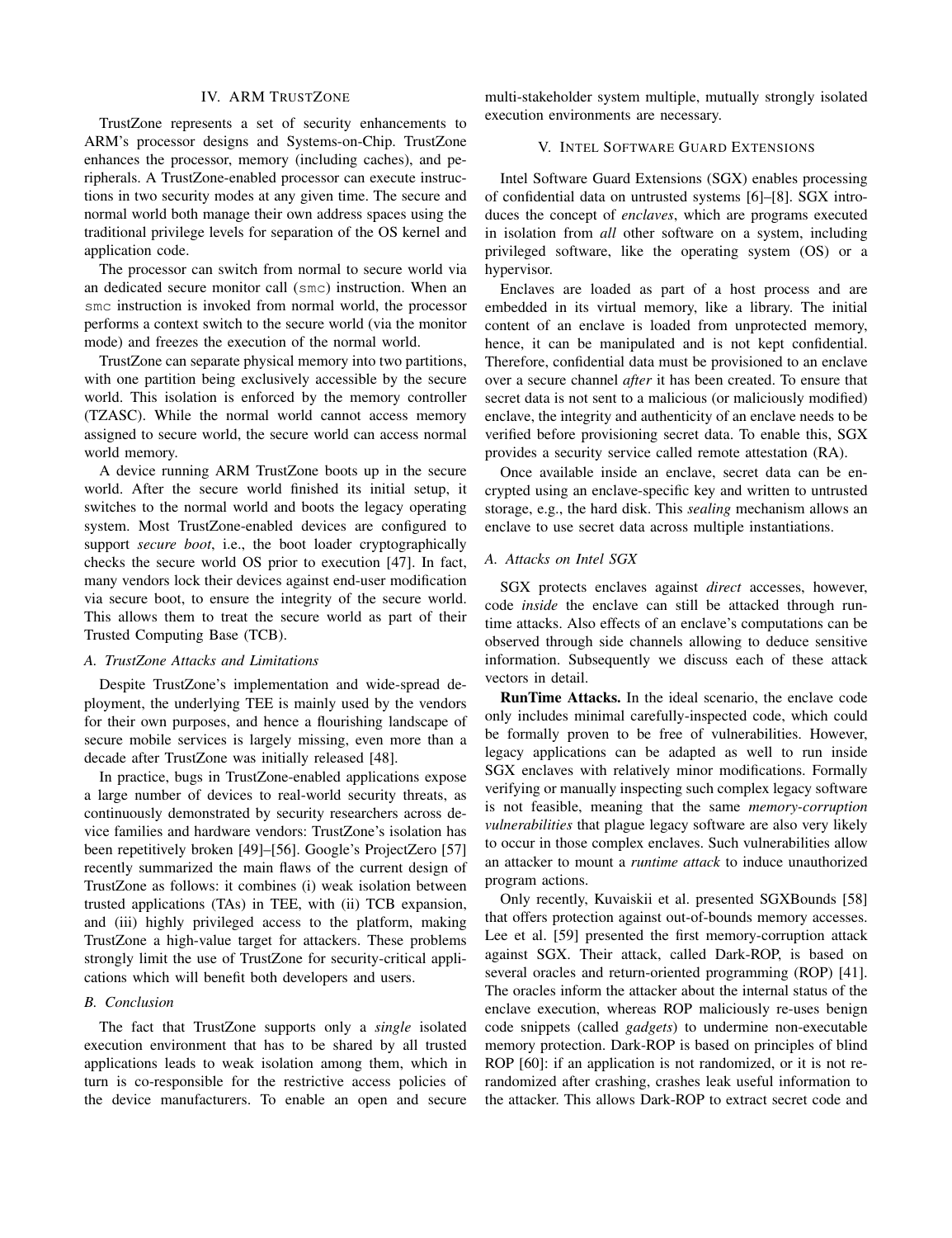data, as well as undermine remote attestation. However, Dark-ROP requires a constant, non-randomized memory layout as the oracles frequently crash enclaves.

Hence, to address the Dark-ROP attack, Seo et al. [61] demonstrated an implementation of SGX randomization called SGX-Shield. Randomization schemes such as SGX-Shield [61] challenge the assumption of a constant memory layout, since the memory layout changes every time the enclave is constructed. Further, SGX-Shield makes traditional exploitation techniques significantly hard to apply because it employs fine-grained randomization and non-readable code.

Biondo et al. [62] propose code-reuse attacks against enclaves built on top of the Intel SGX SDK that also undermine randomization techniques such as SGX-Shield. By abusing preexisting SDK mechanisms, their attacks provide full control of the CPU's general-purpose registers to an attacker able to exploit a memory corruption vulnerability. Controlling registers is essential in any code-reuse attack. For instance, they can prepare data for subsequent gadgets or set arguments for function calls. To this end, two new exploitation primitives are developed: the ORET and CONT primitive attack technique.

The ORET primitive is based on abusing the function asm oret from the tRTS library in the Intel SGX SDK. Normally, this function is used to restore the CPU context after an OCALL. However, when exploiting this function by means of a code-reuse attack, the ORET primitive gives control of a subset of CPU registers, including the register that holds the first function argument and the instruction pointer. In contrast, the CONT primitive abuses the function continue\_execution from the tRTS, which is meant to restore the CPU context after an exception. This primitive requires the ability to call that function which is achievable by exploiting a memory corruption vulnerability affecting a function pointer. This primitive yields full control over all general-purpose CPU registers. In addition, this attack primitive can be combined with the ORET primitive to also apply it to controlled stack situations.

In preparation for the exploit, the attacker performs static analysis on the enclave binary to determine the gadgets she wants to reuse. In particular, the attacker starts by determining the offsets of asm oret and continue execution. Since they are part of the loader, which is challenging to randomize by existing randomization solutions such as SGX-Shield, those offsets will not change at runtime. Next, the attacker constructs a gadget chain consisting of a sequence of gadgets which will perform the desired malicious activity, and defines the register state that should be set before executing each gadget. The primitives work by abusing functions intended to restore CPU contexts by tricking them into restoring fake contexts, thus gaining control of the registers. In contrast to a standard ROP exploit, which is usually self-contained, the attacks require a number of auxiliary memory structures to hold these fake contexts and execute the primitives. This setup allows triggering the first CONT primitive to start an ORET+CONT loop. Every cycle will execute a gadget and advance the chain, thus running the attacker's payload.

Specifically, the proof-of-concept attack extracts cryptographic keys used during the remote attestation process. Once an attacker is in possession of those keys, she can impersonate the enclave when communicating with the remote server. These attacks apply to any enclave developed with the Linux or Windows Intel SDK for SGX.

As discussed, building randomization-based defenses for SGX enclaves is challenging as it requires careful support of SDK library code and additional protection of SGX context data to mitigate the threat of runtime attacks against SGX. On the other hand, enforcement-based defense techniques against runtime attacks such as control-flow integrity [1], [63] could be leveraged for SGX enclave code. This would ensure that the enclave's program flow always adhere to a pre-defined control-flow graph.

Side-channel Attacks. Side-channel attacks on software in general, and SGX in particular, come in many different forms. Any kind of resource use that is influenced by the software's execution and can be observed by the adversary can serve as a side channel. For instance, the use of electricity as well as effects thereof like electro-magnetic emission, or the use of shared CPU caches. In this context we focus on *software* side channels, i.e., such that are observable by a software program running on the target machine, precluding physical or hardware side-channel attacks.

In the realm of software side-channel attacks a number of distinct variants exist. On one hand, different shared resources can be used as a side channel, like the different caches of the CPU, or the virtual memory management. On the other hand, side-channel attacks can target different information, including sensitive access patterns to data as well as secret dependent code execution paths.

*Controlled channel attack.* Xu et al. [64] demonstrated pagefault side-channel attacks on SGX, where an untrusted operating system exfiltrates secrets from enclaves by tracking memory accesses at the granularity of memory pages.

*Cache side-channel attacks.* Lee et al. [65] use branch shadowing to infer the control flow of an enclave. Their approach requires the victim enclave to be interrupted at a high frequency, which enables effective detection methods [66], [67].

Schwarz et al. [68] study a scenario, where an unprivileged attacker process (hiding in an enclave) is spying on the L3 cache utilization of another process (or enclave).

CacheZoom [69] attacks an AES implementation through L1 cache by interrupting the victim, and thus increasing the temporal resolution of the attack. Enclave exits introduce noise in a subset of cache lines rendering them unobservable. Additionally, the interrupts make the attack easily detectable [66], [67].

Götzfried et al. [70] also attack AES on L1. They run the victim uninterrupted to avoid disturbance due to enclave exits. However, their attack assumes synchronization (collaboration) between the victim and the attacker – an assumption which typically does not hold in practice.

Brasser et al. [71] show that side-channel attacks are not only dangerous for cryptographic algorithm but can be used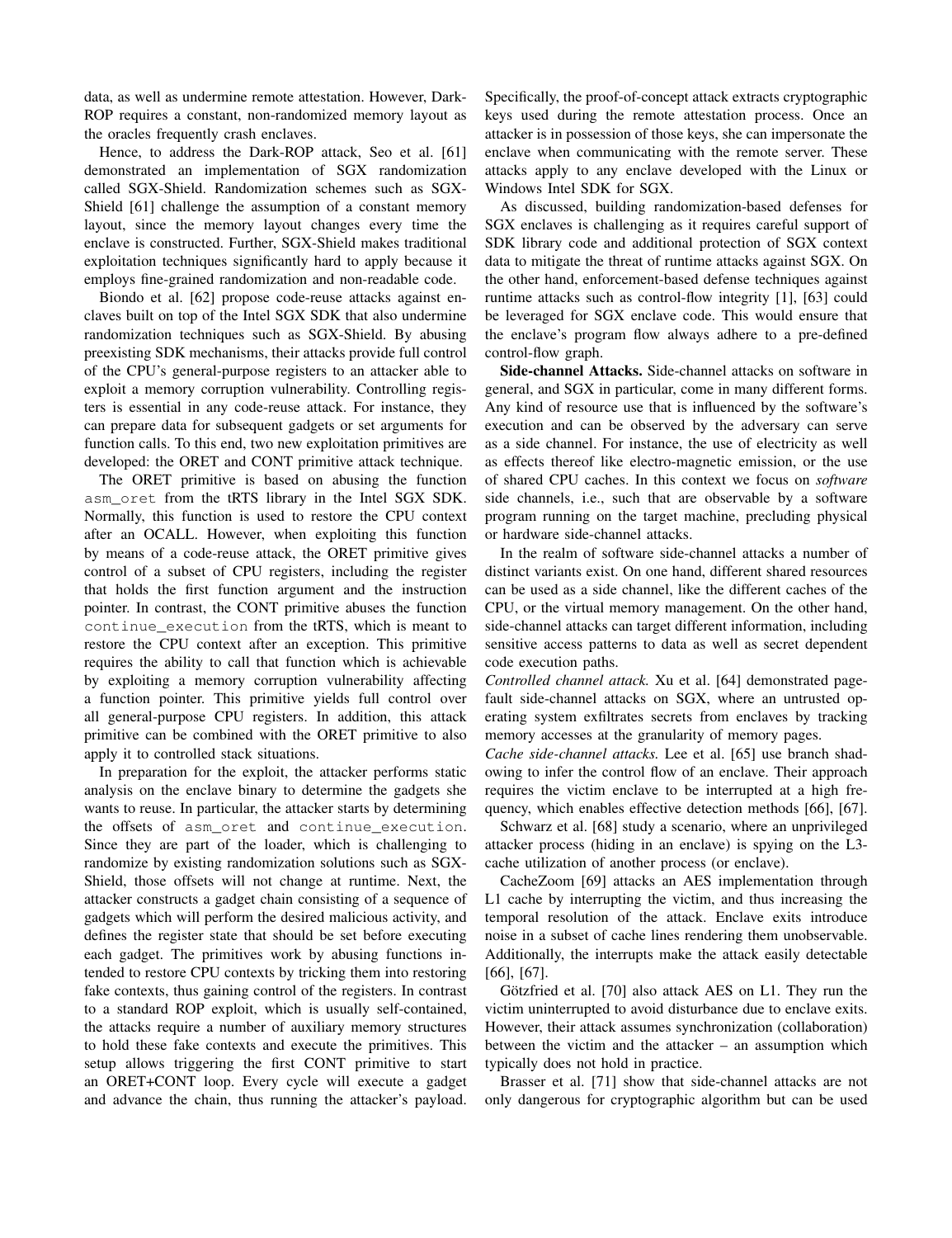to extract sensitive information from a much broader range of data processing algorithms. The authors demonstrate this by extracting genomic data from an SGX enclave running a genome analysis algorithm. Unlike previous works their attack does not requires interrupts or makes synchrony assumptions, which makes it harder to detect and easier to deploy in practice.

Recent works [72], [73] have investigated the possibility of leaking information through a side-channel with granularity smaller than a single cache line.

CacheBleed [72] exploits cache *bank conflicts* to leak finegrained information. However, this attack does not apply to SGX CPUs due to an updated cache design.

MemJam [73] uses read-after-write false dependencies to introduce latency when a victim program reads data with a specific page offset. By measuring the run time of the victim program a high number of times while *jamming* different page offsets, the attacker can infer which offsets are read more often by the victim. This attack can leak information with a four byte granularity, but requires an extremely high number of runs (*50 million runs* for an attack against a simple and deterministic SGX enclave).

## *B. Side-channel Defenses*

New cache architectures. Cache-based side-channel attacks can be addressed by changes in the cache architecture. The two common approaches are (i) cache partitioning [74]–[77], where the cache is divided into partitions that are not shared between processes, and (ii) cache access obfuscation [76], [78]–[80], where the goal is to obfuscate the side-channel information obtained by the attacker. Such defenses require hardware changes and are limited to cache attacks. Such approaches do not defend against other side-channels, e.g., based on page-faults.

Transactional memory. Some of the known SGX sidechannel attacks interrupt the victim enclave repeatedly [64]. Corresponding defenses enable the victim enclave to detect interruption and take counteractive measures, such as stopping its execution. T-SGX [66] leverages the Intel Transactional Synchronization Extension (TSX) to detect asynchronous enclave exits, e.g., due to interrupts from page faults. Déjá Vu  $[67]$  monitors the execution time of an enclave to detect a slowdown due to frequent interrupts. These defenses do not prevent attacks that work interrupt-less [68], [70], [71].

Cloak [81] uses TSX to preform atomic memory operations that hide sensitive memory accesses. Before sensitive memory is accessed, all cache lines are touched (primed) by the enclave, and thus the adversary learns nothing about the enclave's sensitive accesses. Cloak relies on the developer to annotate sensitive data structures that should be protected from side-channel attacks and requires the TSX feature that is not supported by all SGX processors.

ORAM and oblivious execution. Oblivious RAM (ORAM) [82]–[87] refers to schemes that hide the memory access pattern of a trusted client (e.g., CPU or network client) to an untrusted and encrypted memory (e.g., DRAM or storage server) by introducing fake accesses and shuffling the encrypted memory elements such that the observable access pattern is independent of the actual access pattern. ORAM systems are typically designed for a model where the trusted client has internal secure memory for maintaining required meta-data. If ORAM is used to hide all memory accesses of an enclave, the client would be the enclave and the RAM would to be considered the untrusted memory. Since an adversary can observe the enclave's memory access patterns, the enclave needs to access also the internal meta-data in an oblivious manner which increases performance overhead.

Oblivious execution architectures [88]–[90] attempt to hide all observable effects of program execution, including both memory accesses (code and data) and timing information. Oblivious execution on standard processor architectures is extremely expensive, and thus oblivious execution systems leverage custom hardware.

Data randomization for SGX. Raccoon [91] provides oblivious data access only for developer-annotated enclave data, thus reducing the overhead. Memory accesses are hidden by either ORAM or streaming over entire data structures.

DR.SGX [92] offers side-channel defense with an adjustable trade-off between security and performance. In DR.SGX the entire data memory of the application is randomized on a cache-line granularity: like in ORAM schemes, the location of each block is moved to a randomized location. In contrast with ORAM, which requires big data tables to keep track of the location of each block, DR.SGX uses a pseudo-random permutation function which only requires minimal secret data: as a result, while ORAM schemes need to implement further costly protections to access the metadata without leaking information to the adversary, DR.SGX can access its secret data easily and efficiently. The permutation function is derived from small-domain format-preserving encryption techniques and leverages the fast hardware implementation of AES on Intel processors. Additionally, DR.SGX can re-randomize the data at a configurable interval, giving developers the possibility to prioritize performance or security.

ZeroTrace [93] is an oblivious data structure framework for SGX that runs on top of a software memory controller. ZeroTrace is designed to hide memory access to resources *outside* of an enclave, e.g., to the hard disk drive. Importantly, it is not designed to make *all* memory accesses of an enclave to its own main memory oblivious. Furthermore, ZeroTrace requires the developer to use the memory controller interface for all access that should be protected.

HardIDX [94] provides oblivious database accesses from an SGX enclave to external storage.

#### *C. Emerging Hardware-based Attacks*

Attacks like Meltdown [95], Spectre [96] and Rowhammer [97]–[99] have impressively demonstrated that the complexity of our modern computer systems bears new threats. Meltdown and Spectre operate on a level below the access control enforces by SGX and can therefore undermine its security guarantees [100].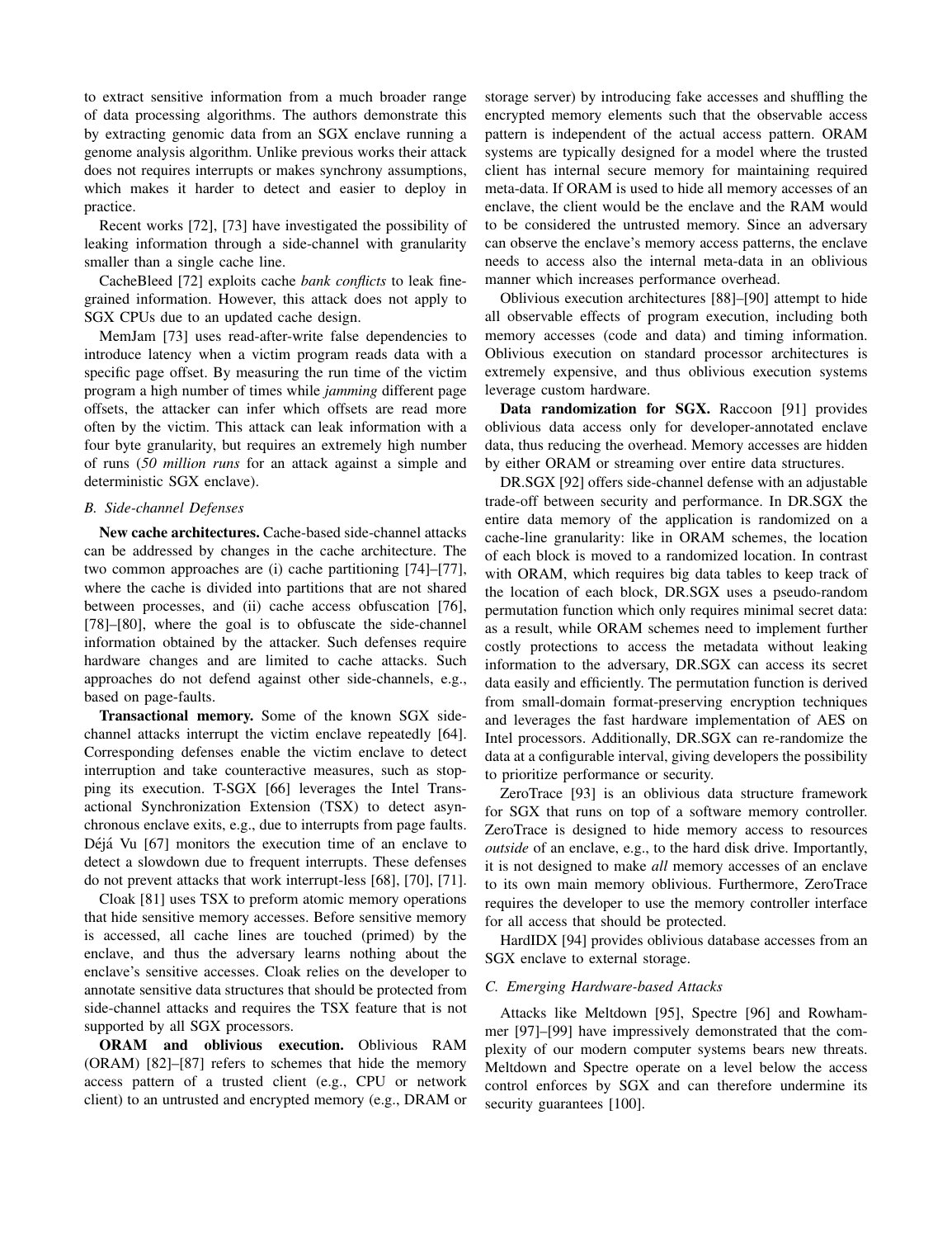# *D. Conclusion*

While SGX's isolation adds security for many usage scenarios it cannot guarantee comprehensive security under all circumstances. In fact, the remaining attack vectors, as discussed above, must be considered when using SGX. It is the developers and users responsibility to harden his code against runtime attacks as well as side-channel attacks. Also, security solutions need to be reevaluated whenever new attacks are discovered.

## VI. EXPLOITING PERFORMANCE COUNTERS FOR HARDWARE SECURITY

The security of a system can be compromised by either side-channel attacks or by executing malicious applications infecting the system. In addition to the aforementioned defenses, here we present the detection mechanisms and measures that take advantage of built-in hardware components i.e., hardware performance counters (HPCs) to capture the running application behavior for security. HPCs are special purpose registers embedded inside modern microprocessors to monitor and capture different microarchitectural events. The primary purpose of HPC is to analyze and tune the architectural level performance of running applications [101]– [104]. Recent works have proposed to utilize the HPCs for securing the hardware systems against both malware (application execution based attacks) and side-channel attacks. We present the analysis in-detail below.

## *A. HPCs for Malware Detection*

Malware is a piece of code written by the attacker to perform intended malicious activities such as information leakage, data stealing, and gaining unauthorized access without the consent of the user. Researchers have suggested both the signature-based and anomaly detection based malware detectors using the HPCs. In this section, we discuss the latest efforts on hardware-assisted malware detection.

The work in [106] is one of the first works to study the suitability of HPC data for detecting the malware. It uses ML models for malware detection. The primary focus of this work is on detecting malware in mobile OS such as Android. In addition, it has demonstrated the capability of employing HPC information for detecting malware such as Linux rootkits, and cache side-channel attacks on Intel and ARM processors. In [107], HPCMalHunter, which is a behavioral online malware detector that predicts the existence of malware with high accuracy by deploying support vector machine (SVM) is proposed. As the number of available microarchitectural events are large and the number of HPCs that can be accessed simultaneously are small, a Singular Value Decomposition (SVD) based feature reduction is deployed for selecting the prominent microarchitectural events. Thus, only prominent microarchitectural events are monitored through HPCs.

Similarly, detection of malware specifically for Kernel-level rootkit attacks with the aid of HPCs is proposed in [108]. In this work, ML classifiers are trained using the HPCs collected from benign and rootkit applications for detection and classification. It has been found that the rootkits employing

direct kernel object manipulation (DKOM) do not significantly impact the HPCs, which makes it hard to detect with the aid of simple HPCs. The works such as Numchecker [109] employ HPCs' information for detecting the rootkits. Numchecker is a virtualization based framework devised to detect malicious modifications of the guest VM's system calls using the behavior of hardware events. The work in [110] proposes dynamic integrity checking of programs during runtime for malicious activities using HPC information. In this work, a comparison of the HPC values is used for malware detection. To address the associated memory overheads with storing HPC patterns for malware detection, a "sample-locally-analyze-remotely" technique is proposed in [111].

A malware-aware processor (MAP) is proposed in [112], [113], where different sub-semantic features of low-level microarchitectural events are explored for malware detection, such as: (1) features based on executed instructions; (2) features based on the memory address patterns; (3) features based on architectural events. However, MAP suggests changes in the microprocessor pipeline for evaluating sub-semantic features and detecting malware in real-time.

To facilitate runtime malware detection, [114], [115] proposes leveraging limited available number of HPCs in which the microarchitectural events are chosen based on the systematic feature reduction. It has been found that different ML classifiers achieve different performance across different malware classes. Furthermore, the accuracy drops with the number of HPCs used for detecting the malware. However, to enhance the performance, the work in [114]–[117] proposes use of ensemble ML-based solutions for effective runtime malware detection using low-level microarchitectural features. For feature reduction, [114], [115] employ a systematic approach to select the top events from the entire set of available events by using Correlation Attribute Evaluation technique.

Tang et al. [118] deployed unsupervised learning that employs low-level features (HPCs) for detecting ROP and buffer overflow attacks by detecting the anomaly patterns in the HPC patterns. It uses samples from HPCs to train unsupervised ML techniques for detecting deviations in program behavior that occurs due to a potential malicious attack. Although unsupervised algorithms can be more effective in detecting new malware and attacker evolution, they are complex in nature requiring more complex hardware implementations.

One of the recent works [119] performs the cross validation of HPC based malware detection. The results have shown a larger variation in performance across when using different ML classifiers. Similar variations are observed when employing different ML classifiers in the previous works as well. Additionally, [119] presents an adversarial malware sample where a notepad $++$  application is fused with ransomware application that encrypts the data leading to result in same HPC traces as a benign application. This poses the challenge that for sophisticatedly crafted malware samples, simple anomaly-detection based detection techniques are might not be sufficient, and thus needs to be improved and used in conjunction with other malware detection techniques.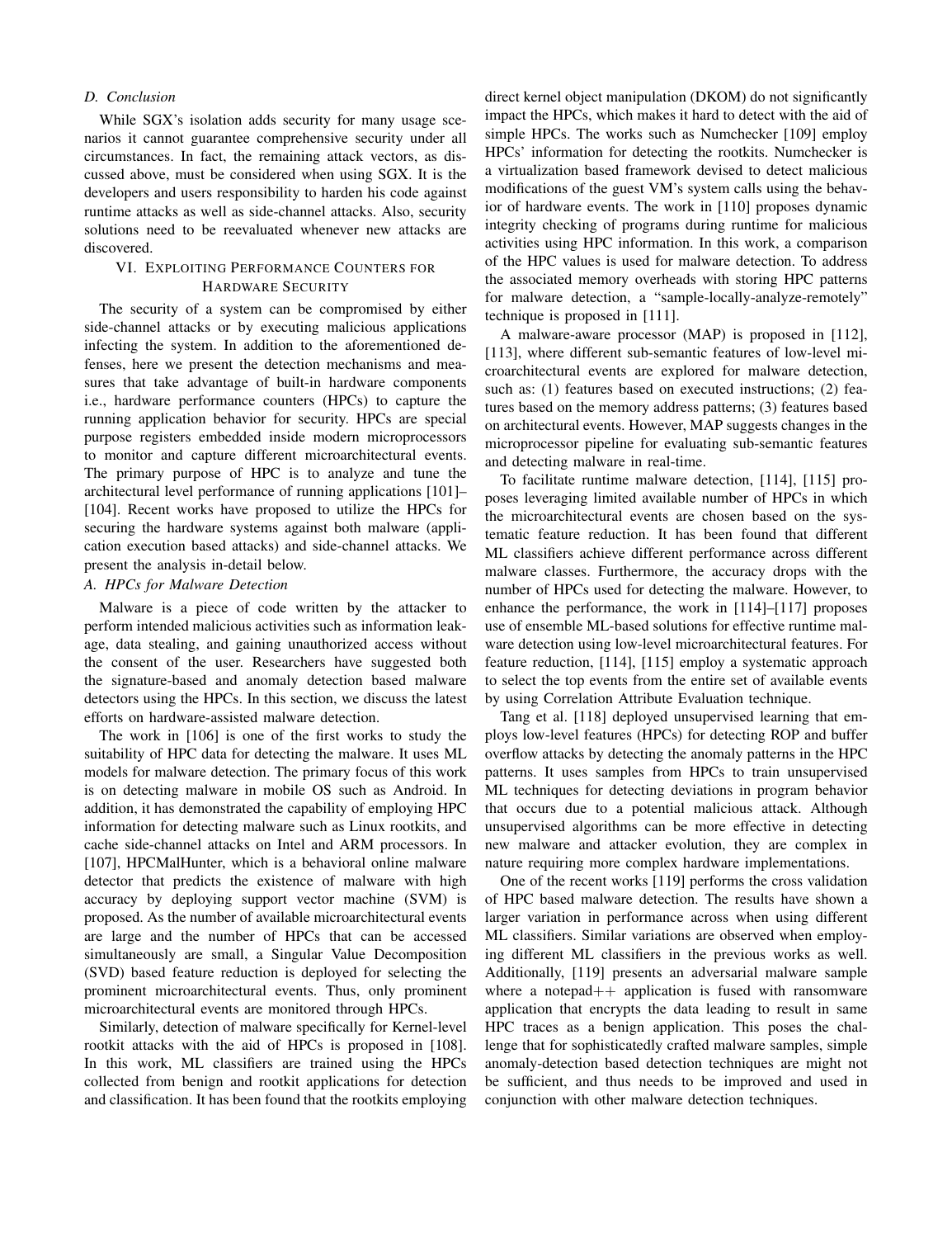In addition to malware detection that only alters the application control-flow, use of HPCs have also shown to be effective for malware targeting firmware modifications. Con-Firm [120] proposes a lightweight technique for detecting malicious modifications in firmware libraries. This work performs a comparison of low-level hardware events (HPCs) for detecting malicious activities. Similarly, for firmwares involving complex control flows, a ML-based classifier using HPC information is proposed in [121].

## *B. HPCs for Side-channel Attack*

HPCs are also employed for detecting side-channel attacks. As mentioned, side-channel attacks target secret keys or information used in cryptographic [105] and secure operations. The attack detection using HPCs are presented below.

The proposed works [122], [123] can detect Flush+Reload, Prime+Probe and Flush+Flush. The Flush+Flush is relatively robust as it uses only Flush instruction and hence can bypass defenses based on timing as a parameter. The CloudRadar presented in [122] employs two distinct steps for detecting the side-channel attacks: Signature-based detection and anomalybased detection. The former one works by comparing monitored application with pre-defined attack signatures and the latter one works by detecting the deviation in the application's behavior by comparing it with its normal behavior. However, the CloudRadar requires an entire physical CPU for monitoring other VMs and applications might be an overhead and adds up to the price that the cloud service users have to pay. To overcome the limitations, CacheShield is proposed in [123].

CacheShield [123] aims at reducing the overhead caused when all the VMs in a Cloud are to be monitored continuously for security threats. It is kind of an on-demand solution where a user (VM) notifies the CacheShield which in turn utilizes the HPC info from the PMU to decide whether the user/VM is under attack or not. CacheShield proposes change-point detection technique for detecting abrupt changes in the distribution. In contrast to traditional ML-based anomaly detection techniques, change-point detection method is self-learning. The CacheShield works based on the assumption that the performance of protected algorithms are affected under attack situations and the detection method in itself has minimum impact on the system performance. In the event of an attack, it can then implement one of the numerous available mitigation strategies (such as adding noise by frequently flushing cache lines [123]; hiding the true secrets in a process by generating dummy ones [123]), and less protected implementations in case of no attacks with low overheads. The above mentioned defenses protect LLC from the aforementioned attacks.

Detection of Flush+Reload side-channel attack that exploits the dependencies of HPC data and ML is proposed in [124]. In the first method, detection is done by obtaining the correlation between victim and spy process by analyzing the data obtained from Quickhpc tool [125], which is similar to perf\_stat. The correlation of total L3 cache accesses over time is seen as a good indicator to differentiate the victim from the spy process. In the second method that employs ML techniques (such as neural networks), though computationally intensive but has proven to provide better results and do not require the data to be pre-processed. In addition to the above methods, another detection mechanism is proposed in [124], where the data samples obtained from the spy processes are considered as "normal" and from any other processes as "anomalies". The advantage of this method is that it requires less time and data to model each spy, as the number of spy programs available are limited. However, for unseen spy applications, the classifier has to be trained again. As such, this technique is more suitable for defending against known attacks.

The work in [126] is one of the first side-channel attack detection methods to leverage Intel's CMT (Cache Monitoring Technology). This provides two advantages: improves system performance by observing the cache occupancy of the VM and then applying resource usage limitation through CAT (Cache Allocation Technology), thereby reduces the shared resource contention and mitigates cache side-channel attacks. During an attack, as the attacker VM tries to evict cache lines multiple times from the LLC, this aggressive behavior of the VM is detected by the CMT and thus the side-channel attack is detected. This technique is effective to attacks like Prime+Probe, Flush+Reload, Flush+Flush and Evict+Time.

The work in [127] focuses on the temporal scheduling of the processes to reduce hardware/functional units contention and information sharing, eventually leading to minimizing the risk of side-channel attacks. The [127] suggests to devise a scheduler that can peek into an application/process and determine what kind of operation it would perform during its runtime based on the modeled ML predictors and thus schedule them such that no two such applications are scheduled on the same core to avoid hardware unit contention and improve performance. In addition to scheduling, HPCs are also monitored to recognize memory intensive applications and schedule them on separate cores to avoid information sharing between two or more applications. Thus, the information leakage through side-channels can be reduced.

In addition to these attacks, the Spectre [96] and Meltdown [95] are some of the recently introduced attacks that have seen to be one of the most devastating side-channel attacks discovered so far. The work in [128] proposes use of HPCs for detecting such advanced attacks. As we know that Spectre [96] and Meltdown [95] leave footprints due to 'page fault'. Hence, these can be defended and detected by exploiting the same. These defenses capture the "segfaults" inside the operating system. The approach is successfully tested by the kprobe tool [129], as any application generating too many segfault errors is scarce. This defense mechanism is built based on the assumption that the attacker does not employ Intel's TSX, as the SIGSEV (segfault) error will not be thrown and the defense mechanism would fail.

Other robust defense technique to detect and mitigate the Meltdown and Spectre attacks using HPCs is presented in [128]. This work employs HPCs to detect and mitigate the Spectre and Meltdown attacks by using LLC\_References, LLC\_Misses, LLC\_load\_misses, and LLC\_loads counters. From the experiments in [128], it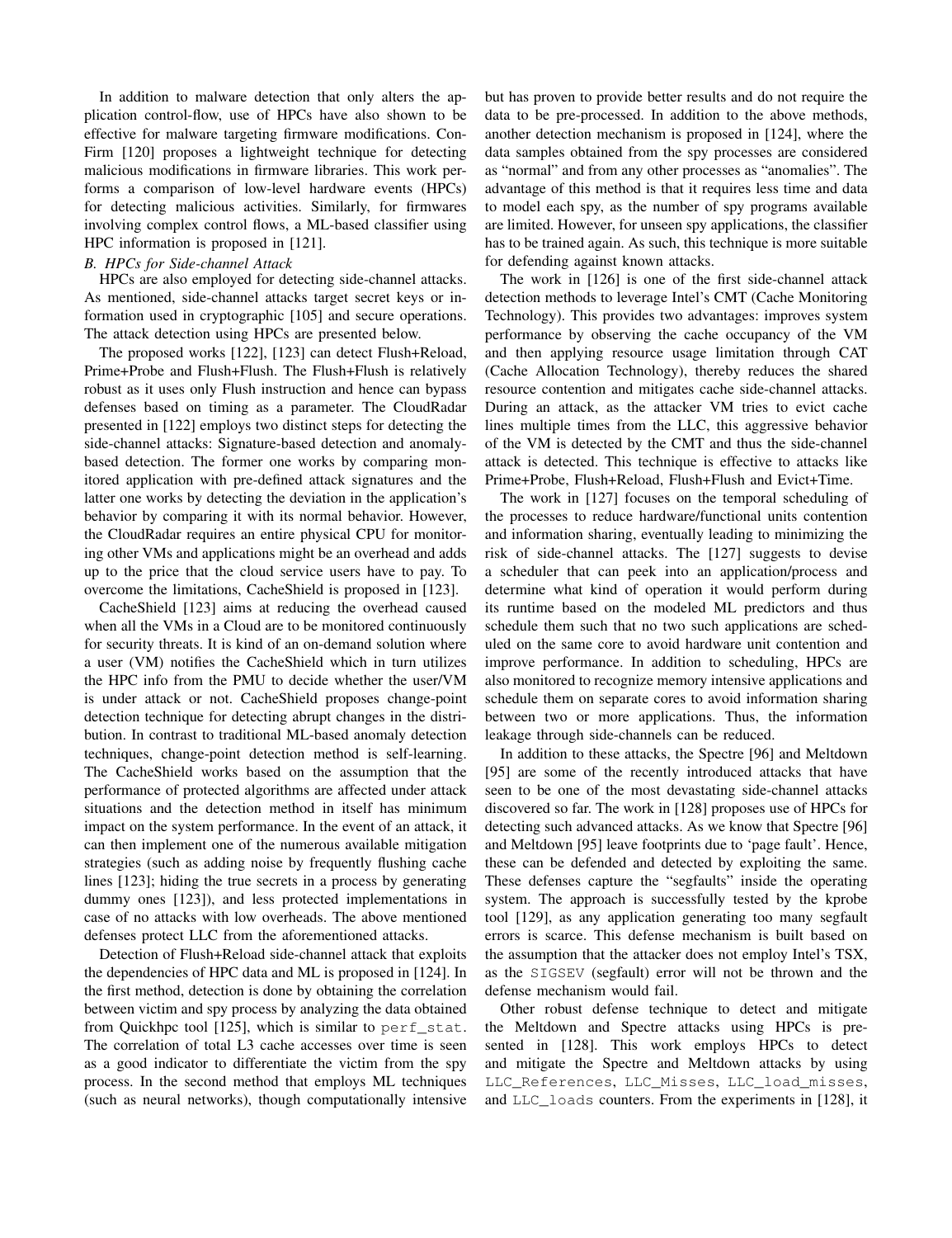has been found that since these attacks target LLC and during the attack there are more cache loads/misses due to the fact that the attack flushes the cache content, the LLC\_References and LLC\_Misses varies tremendously compared to normal programs. Thus, based on these counters and by calculating the miss Rate, Spectre and Meltdown attacks can be detected.

The side-channel attacks, Spectre, and Meltdown exploit the vulnerabilities by measuring the temporal difference between the cache access (which varies if data is hit, miss, and so on, followed by utilizing this timing differences to identify executable, non-executable, mapped and unmapped pages in the memory). Modern state-of-the-art attacks [130] use Intel's TSX to measure this time gap. The TSX aborts the transaction when an application tries to access an unknown location or unknown target address. As these side-channel attacks use TSX, no software interrupts are triggered in the system and hence these kinds of attacks go undetected. The work in [131] demonstrates a technique by which the aforementioned attacks can be checked. Intel's TSX system has specific counters (such as RTM\_RETIRED.ABORTED) to signal an alarm when transactions are aborted very frequently. By monitoring this specific counter the attacks can be mitigated.

## *C. Conclusion*

The information captured from the available on-chip HPCs can be utilized for detecting malicious activities on the hardware ranging from application-based malware to side-channel attacks. Despite the proven benefits, the existing HPCs might not be efficient for achieving 'perfect security'. As such, there is an emerging need to perform a better analysis of the information captured in the HPCs to expose the characteristics of specially crafted attacks.

#### VII. CONCLUSION AND FUTURE DIRECTIONS

As we continue to build larger and more complex systems hardware-assistant security will play an increasingly important role in the future. However, current solutions face a number of challenges that we identified in the paper. On one hand, solutions must be available for wide-spread use, unlike for instance ARM TrustZone. On the other hand, none of the existing solutions can provide perfect security, as demonstrated by the various attacks shown in the past.

Providing comprehensive security is costly and might only be needed for some rare highly sensitive use-cases. To account for the different requirements hardware must become more flexible, allowing more control from software. For example, by selectively disabling resource sharing high-security software can prevent side-channel leakage while other software can retain the performance benefits of utilizing shared resources. Going one step further, fine-grain control over the hardware would ultimately allow to re-configure or even patch hardware when a new vulnerability is detected.

In addition, efficient usage of on-chip performance counters is beneficial towards security without adding additional overheads. The hardware performance counters can be utilized for both malware and side-channel attack detection. However, adversarially crafted malware or sophisticated side-channel attacks, calls for devising better HPCs and/or advanced analysis techniques for achieving perfect security.

#### **REFERENCES**

- [1] M. Abadi *et al.*, "Control-flow integrity," in *ACM SIGSAC Conference on Computer and Communications Security*, ser. CCS, 2005.
- [2] L. Davi, P. Koeberl, and A.-R. Sadeghi, "Hardware-assisted finegrained control-flow integrity: Towards efficient protection of embedded systems against software exploitation," in *Proceedings of the 51st Annual Design Automation Conference*, 2014.
- [3] F. Brasser *et al.*, "Regulating ARM TrustZone Devices in Restricted Spaces," in *Proceedings of the 14th Annual International Conference on Mobile Systems, Applications, and Services*, ser. MobiSys '16, 2016.
- [4] ARM Limited, "ARM Security Technology Building a Secure System using TrustZone Technology," http://infocenter.arm.com/help/ topic/com.arm.doc.prd29-genc-009492c/PRD29-GENC-009492C trustzone security whitepaper.pdf, 2009.
- [5] J. M. McCune *et al.*, "Trustvisor: Efficient tcb reduction and attestation," in *Security and Privacy, IEEE Symposium on*, 2010.
- [6] F. McKeen *et al.*, "Innovative Instructions and Software Model for Isolated Execution," in *Workshop on Hardware and Architectural Support for Security and Privacy (HASP)*, 2013.
- [7] M. Hoekstra *et al.*, "Using Innovative Instructions to Create Trustworthy Software Solutions," in *Workshop on Hardware and Architectural Support for Security and Privacy (HASP)*, 2013.
- [8] I. Anati *et al.*, "Innovative Technology for CPU Based Attestation and Sealing," in *Workshop on Hardware and Architectural Support for Security and Privacy (HASP)*, 2013.
- [9] A. Baumann, M. Peinado, and G. Hunt, "Shielding applications from an untrusted cloud with haven," in *USENIX Symposium on Operating Systems Design and Implementation*, 2014.
- [10] F. Schuster *et al.*, "VC3: Trustworthy data analytics in the cloud using SGX," in *IEEE Symposium on Security and Privacy*, 2015.
- [11] S. Arnautov *et al.*, "SCONE: Secure linux containers with intel SGX," in *12th USENIX Symposium on Operating Systems Design and Implementation (OSDI 16)*, 2016.
- [12] S. Shinde *et al.*, "Panoply: Low-tcb linux applications with SGX enclaves," in *Proceedings of the Network and Distributed System Security Symposium (NDSS)*, 2017.
- [13] P. Koeberl *et al.*, "Time to Rethink: Trust Brokerage Using Trusted Execution Environments," in *Trust and Trustworthy Computing*, 2015.
- [14] K. A. Küçük et al., "Exploring the Use of Intel SGX for Secure Many-Party Applications," in *System Software for Trusted Execution (SysTEX)*, 2016.
- [15] R. Bahmani et al., "Secure Multiparty Computation from SGX," in *Financial Cryptography and Data Security (FC)*, 2017.
- [16] O. Ohrimenko *et al.*, "Oblivious multi-party machine learning on trusted processors," in *USENIX Security Symposium*, 2016.
- [17] S. Chandra *et al.*, "Securing Data Analytics on SGX with Randomization," in *European Symp. on Research in Computer Security*, 2017.
- [18] T. Hunt et al., "Chiron: Privacy-preserving Machine Learning as a Service," *CoRR*, vol. abs/1803.05961, 2018.
- [19] F. Brasser *et al.*, "Voiceguard: Secure and private speech processing," 2018.
- [20] R. Maes, "Physically unclonable functions: Constructions, properties and applications," 2012.
- [21] F. Armknecht *et al.*, "Towards a unified security model for physically unclonable functions," in *Cryptographers' Track at the RSA Conf.*, 2016.
- [22] G. T. Becker, "The gap between promise and reality: On the insecurity of xor arbiter pufs," in *International Conference on Cryptographic Hardware and Embedded Systems*, 2015.
- [23] F. Ganji *et al.*, "Strong machine learning attack against pufs with no mathematical model," in *International Conference on Cryptographic Hardware and Embedded Systems*, 2016.
- [24] S. Wei *et al.*, "Reverse engineering and prevention techniques for physical unclonable functions using side channels," in *Design Automation Conference*, 2014.
- [25] S. Zeitouni *et al.*, "Remanence decay side-channel: The puf case," *IEEE Transactions on Information Forensics and Security (TIFS)*, 2016.
- [26] S. Tajik *et al.*, "Physical characterization of arbiter pufs," in *Int. Conf. on Cryptographic Hardware and Embedded Systems*, 2014.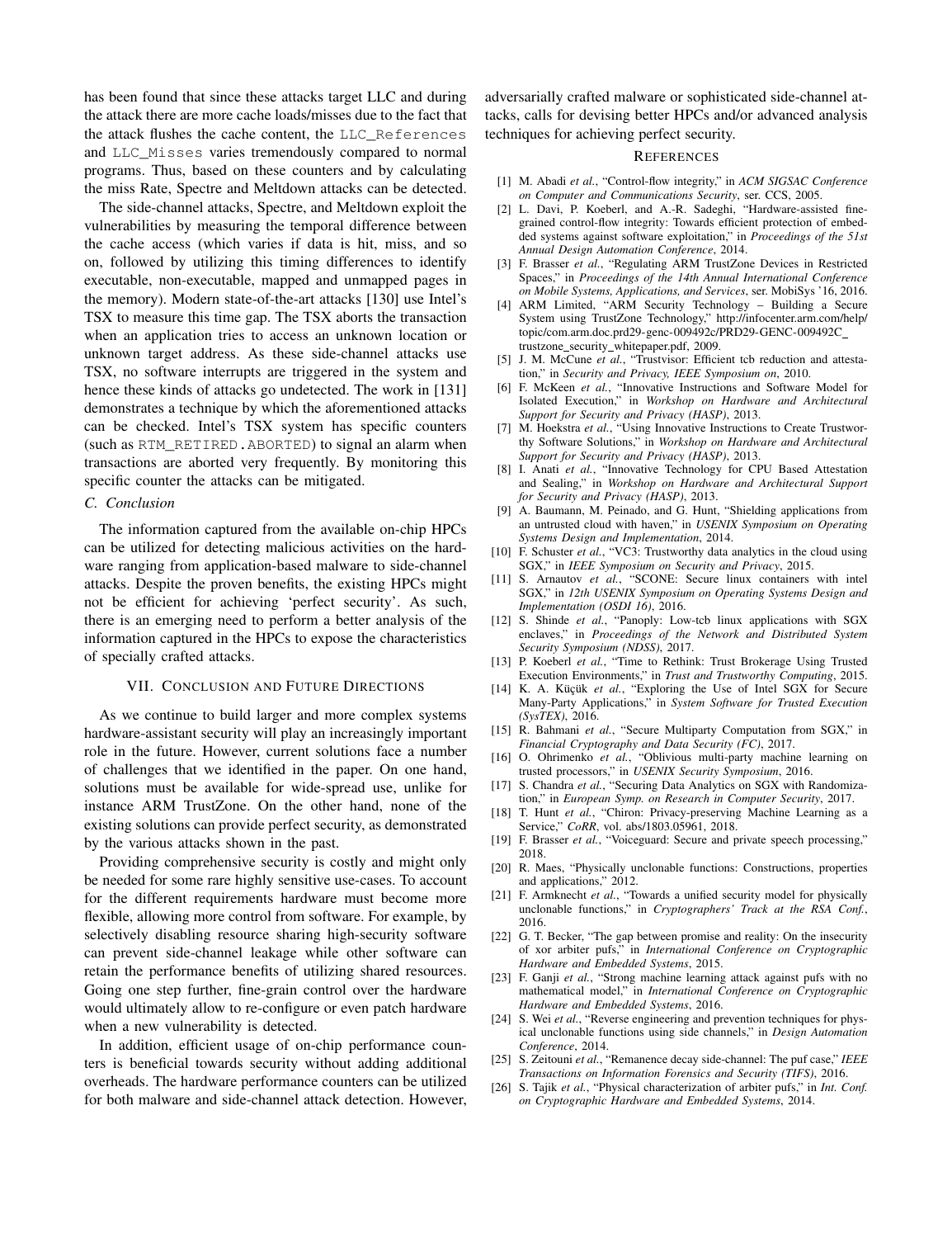- [27] U. Rührmair et al., "Efficient power and timing side channels for physical unclonable functions," in *International Conference on Cryptographic Hardware and Embedded Systems*, 2014.
- [28] J. Delvaux and I. Verbauwhede, "Fault injection modeling attacks on 65 nm arbiter and ro sum pufs via environmental changes," *IEEE Transactions on Circuits and Systems I: Regular Papers*, 2014.
- [29] S. Tajik *et al.*, "Laser fault attack on physically unclonable functions," in *Fault Diagnosis and Tolerance in Cryptography (FDTC)*, 2015.
- [30] O. Willers *et al.*, "Mems-based gyroscopes as physical unclonable functions," in *ACM SIGSAC Conference on Computer and Communications Security*, 2016.
- [31] A. Vijayakumar and S. Kundu, "A novel modeling attack resistant puf design based on non-linear voltage transfer characteristics," in *Design, Automation & Test in Europe Conference & Exhibition (DATE)*, 2015.
- [32] R. Kumar and W. Burleson, "On design of a highly secure puf based on non-linear current mirrors," in *IEEE International Symposium on Hardware Oriented Security and Trust*, 2014.
- [33] A. Vijayakumar *et al.*, "Machine learning resistant strong puf: Possible or a pipe dream?" in *Hardware Oriented Security and Trust (HOST)*, 2016.
- [34] S. C. Konigsmark et al., "Cnpuf: A carbon nanotube-based physically unclonable function for secure low-energy hardware design," in *Asia and South Pacific Design Automation Conference (ASP-DAC)*, 2014.
- [35] G. S. Rose and C. A. Meade, "Performance analysis of a memristive crossbar puf design," in *Design Automation Conference*, 2015.
- [36] X. Zhang *et al.*, "A novel puf based on cell error rate distribution of stt-ram," in *Asia and South Pacific Design Automation Conference (ASP-DAC)*, 2016.
- [37] Trusted Computing Group, "TPM 1.2 Protection Profile," https://www. trustedcomputinggroup.org/tpm-1-2-protection-profile/, 2016.
- [38] *Intel Trusted Execution Technology MLE Developer's Guide*, Intel Corp., Dec. 2009.
- [39] *AMD64 Virtualization Codenamed "Pacifica" Technology Secure Virtual Machine Architecture Reference Manual*, AMD, 2005.
- [40] J. M. McCune *et al.*, "Flicker: An Execution Infrastructure for Tcb Minimization," in *3rd ACM SIGOPS/EuroSys European Conference on Computer Systems*, ser. Eurosys, 2008.
- [41] H. Shacham, "The geometry of innocent flesh on the bone: return-intolibc without function calls (on the x86)," in *ACM SIGSAC Conference on Computer and Communications Security*, ser. CCS, 2007.
- [42] S. Checkoway *et al.*, "Return-oriented programming without returns," in *ACM SIGSAC Conference on Computer and Communications Security*, ser. CCS, 2010.
- [43] K. Z. Snow *et al.*, "Just-in-time code reuse: On the effectiveness of finegrained address space layout randomization," in *34th IEEE Symposium on Security and Privacy*, ser. S&P, 2013.
- [44] M. Conti et al., "Losing control: On the effectiveness of controlflow integrity under stack attacks," in *ACM SIGSAC Conference on Computer and Communications Security*, ser. CCS, 2015.
- [45] F. Schuster *et al.*, "Counterfeit object-oriented programming: On the difficulty of preventing code reuse attacks in C++ applications," in *36th IEEE Symposium on Security and Privacy*, ser. S&P, 2015.
- [46] R. Rudd *et al.*, "Address-oblivious code reuse: On the effectiveness of leakage-resilient diversity," in *Proceedings of the Network and Distributed System Security Symposium*, ser. NDSS, 2017.
- [47] ARM Limited, "Security technology: building a secure system using TrustZone technology," http://infocenter.arm.com/help/topic/com. arm.doc.prd29-genc-009492c/PRD29-GENC-009492C\_trustzone\_ security\_whitepaper.pdf, 2008.
- [48] J.-E. Ekberg, K. Kostiainen, and N. Asokan, "The untapped potential of trusted execution environments on mobile devices," *IEEE Security*
- *& Privacy*, 2014. [49] Dan Rosenberg, "Reflections on trusting trusthttps://www.blackhat.com/docs/us-14/materials/ us-14-Rosenberg-Reflections-on-Trusting-TrustZone.pdf, 2014.
- [50] C. Josh Thomas, Nathan Keltner, "Reflections on Trusting TrustZone," https://pacsec.jp/psj14/PSJ2014 Josh PacSec2014-v1.pdf, 2014.
- [51] S. LLC, "Trustnone," http://theroot.ninja/disclosures/TRUSTNONE\_1. 0-11282015.pdf, 2015.
- [52] Gal Beniamini, "QSEE Privilege Escalation Vulnerabilitiy," http://bits-please.blogspot.com/2016/05/ qsee-privilege-escalation-vulnerability.html, 2016.
- [53] L. Aronsky, "KNOXout bypassing samsung KNOX," 2016.
- [54] N. Stephens, "Behind the PWN of a trust-<br>zone." https://www.slideshare.net/GeekPwnKeen/ https://www.slideshare.net/GeekPwnKeen/ nick-stephenshow-does-someone-unlock-your-phone-with-nose, 2016.
- [55] Tencent, "Defeating Samsung KNOX with Zero Privhttps://www.blackhat.com/docs/us-17/thursday/ us-17-Shen-Defeating-Samsung-KNOX-With-Zero-Privilege-wp.pdf, 2017.
- [56] Project Zero, "Lifting the HyperVisor," https://googleprojectzero. blogspot.de/2017/02/lifting-hyper-visor-bypassing-samsungs.html, 2017.
- [57] Project Zero, "Trust Issues: Exploiting TrustZone https://googleprojectzero.blogspot.com/2017/07/ trust-issues-exploiting-trustzone-tees.html, 2017.
- [58] D. Kuvaiskii *et al.*, "SGXBOUNDS: Memory safety for shielded execution," in *Proceedings of the Twelfth European Conference on Computer Systems*, ser. EuroSys, 2017.
- [59] J. Lee *et al.*, "Hacking in darkness: Return-oriented programming against secure enclaves," in *Proceedings of 26th USENIX Security Symposium*, ser. USENIX Security, 2017.
- [60] A. Bittau *et al.*, "Hacking blind," in *35th IEEE Symposium on Security and Privacy*, ser. S&P, 2014.
- [61] J. Seo et al., "SGX-Shield: Enabling address space layout randomization for SGX programs," in *Network and Distributed System Security Symposium*, 2017.
- [62] A. Biondo *et al.*, "The guard's dilemma: Efficient code-reuse attacks against intel sgx," in *Proceedings of 27th USENIX Security Symposium*, ser. USENIX Security, 2018.
- [63] M. Abadi *et al.*, "Control-flow integrity principles, implementations, and applications," *ACM Trans on Information System Security*, 2009.
- [64] Y. Xu, W. Cui, and M. Peinado, "Controlled-channel attacks: Deterministic side channels for untrusted operating systems," in *IEEE Symposium on Security and Privacy*, 2015.
- [65] S. Lee *et al.*, "Inferring Fine-grained Control Flow Inside SGX Enclaves with Branch Shadowing," in *USENIX Security Symposium*, 2017.
- [66] M.-W. Shih *et al.*, "T-SGX: Eradicating controlled-channel attacks against enclave programs," in *Network and Distributed System Security Symposium*, 2017.
- [67] S. Chen *et al.*, "Detecting privileged side-channel attacks in shielded execution with Déjá Vu," in *ACM Symposium on Information, Computer and Communications Security*, 2017.
- [68] M. Schwarz et al., "Malware Guard Extension: Using SGX to Conceal Cache Attacks," in *Detection of Intrusions and Malware, and Vulnerability Assessment*, 2017.
- [69] A. Moghimi, G. Irazoqui, and T. Eisenbarth, "CacheZoom: How SGX amplifies the power of cache attacks," arXiv:1703.06986 [cs.CR], Tech. Rep., 2017, https://arxiv.org/abs/1703.06986.
- [70] J. Götzfried et al., "Cache Attacks on Intel SGX," in *European Workshop on Systems Security*, 2017.
- [71] F. Brasser *et al.*, "Software grand exposure: SGX cache attacks are practical," in *USENIX Workshop on Offensive Technologies*, 2017.
- [72] Y. Yarom, D. Genkin, and N. Heninger, "CacheBleed: A timing attack on OpenSSL constant time RSA," Cryptology ePrint Archive. Report 2016/224, Tech. Rep., 2016, https://eprint.iacr.org/2016/224.pdf.
- [73] A. Moghimi, T. Eisenbarth, and B. Sunar, "Memjam: A false dependency attack against constant-time crypto implementations in sgx," in *Topics in Cryptology – CT-RSA 2018*, 2018.
- [74] L. Domnitser *et al.*, "Non-monopolizable caches: Low-complexity mitigation of cache side channel attacks," *ACM Transactions on Architecture and Code Optimization (TACO)*, 2012.
- [75] D. Page, "Partitioned cache architecture as a side-channel defence mechanism," in *IACR Eprint archive*, 2005.
- [76] Z. Wang and R. B. Lee, "A novel cache architecture with enhanced performance and security," in *Annual IEEE/ACM International Symposium on Microarchitecture*, 2008.
- [77] L. Domnitser *et al.*, "Non-monopolizable caches: Low-complexity mitigation of cache side channel attacks," *ACM Transactions on Architecture and Code Optimization*, 2012.
- [78] G. Keramidas *et al.*, "Non deterministic caches: A simple and effective defense against side channel attacks," *Design Automation for Embedded Systems*, 2008.
- [79] F. Liu and R. B. Lee, "Random fill cache architecture," in *47th Annual IEEE/ACM International Symposium on Microarchitecture*, 2014.